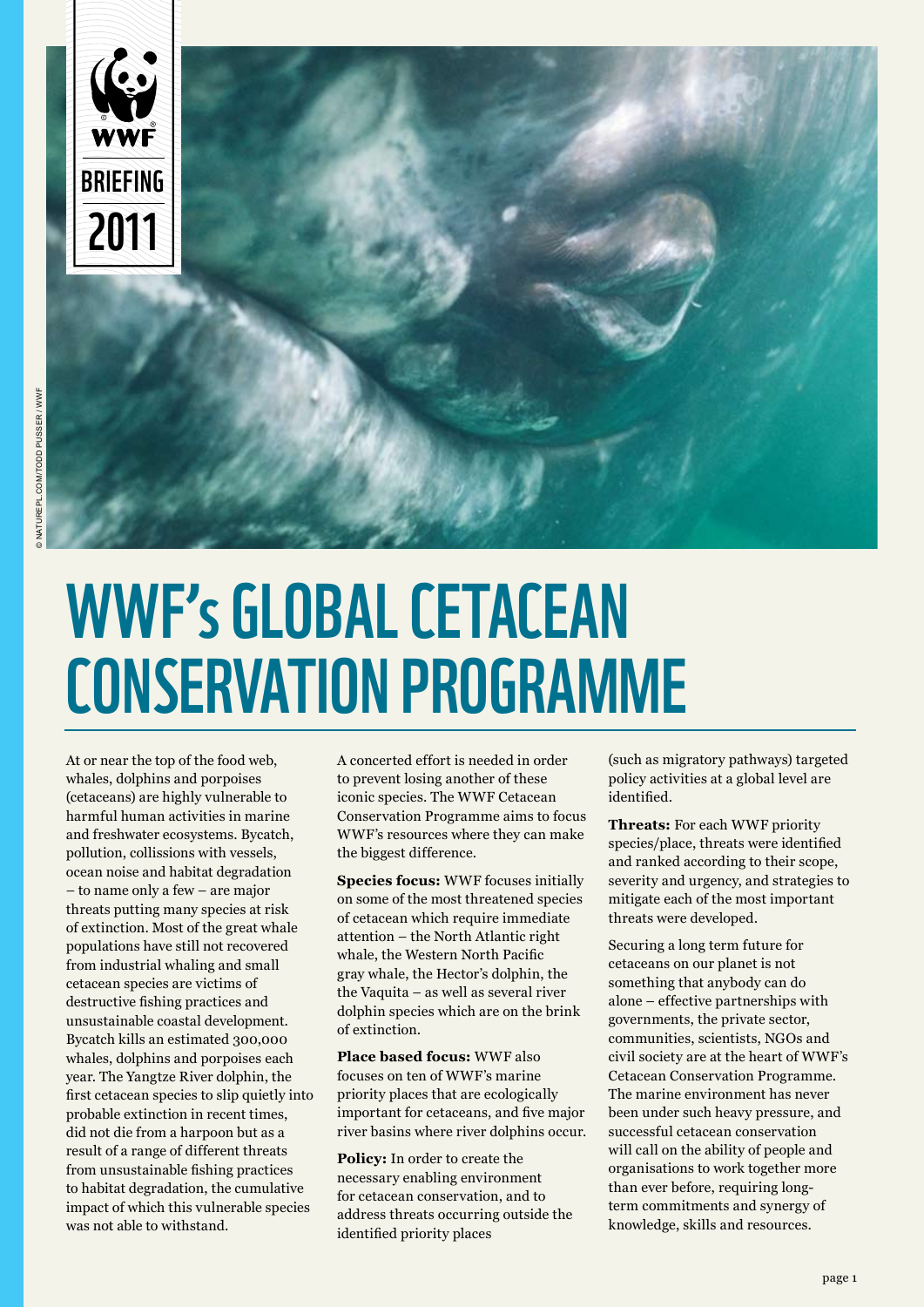# Goals & Objectives for Marine Cetaceans

By 2050 viable populations of all marine cetacean species exist in the wild, fulfilling their role in the maintenance of healthy marine ecosystems, and the sustainable development of coastal communities.

### **Goal 1 – By 2017, four highly threatened marine cetacean populations are stabilised or increasing.**

- Addressing bycatch of *North Atlantic right whale* in Eastern Canada. North Atlantic right whales are listed as endangered by IUCN, with less than 400 animals remaining.
- Protecting the *Western North Pacific gray whale* in its primary feeding area off Sakhalin Island, Russia. The Western North Pacific gray whale is critically endangered, with possibly less than 130 animals remaining.
- Addressing bycatch of *Maui's dolphin* in New Zealand. The Maui's dolphin is critically endangered, just 111 animals remaining.
- Addressing bycatch of *vaquita* in the Gulf of Californi*a, Mexico.* The vaquita is critically endangered, with around 245 animals remaining.



### **Goal 2 – By 2020, priority threats to marine cetacean survival are measurably reduced in at least ten priority seascapes.**

- *• Arctic Seas* Priority threats to cetacean species are reduced and resilience to climate change is strengthened.
- *• Coastal East Africa* Cetaceans are benefiting from reduced mortality and critical habitats are secured.
- *• Coral Triangle* Cetaceans are benefiting from reduced mortality and improved community commitment to conservation.
- *• Mediterranean Sea* Priority threats to key cetacean populations (including the endangered fin whale) are reduced.
- *• Southern Chile* Priority threats to key cetacean populations (including the endangered blue whale) are significantly reduced and critical habitats are secured.
- *• Southern Ocean (including coastal Argentina)* – Key depleted cetacean populations are stabilised (e.g. franciscana dolphin).
- *• Southwest Pacific* Priority threats to cetaceans are reduced.
- *• West Africa* Priority threats to cetaceans are reduced.
- *• Gulf of California* Large whale populations in the Gulf of California, Mexico, benefit from strict conservation measures.

**Goal 3 – By 2020, at least ten policy outcomes at a regional or global level have been secured which increase the protection and conservation of cetaceans and their habitats throughout their range.**

• Work on international/regional frameworks; bycatch; commercial whaling; oil and gas exploration and development; ship strikes; climate change adaptation strategies; whale watching tourism in developing countries; critical habitat areas, conservation management plans; and improving basic scientific understanding of cetacean populations, particularly for species listed by IUCN as data deficient.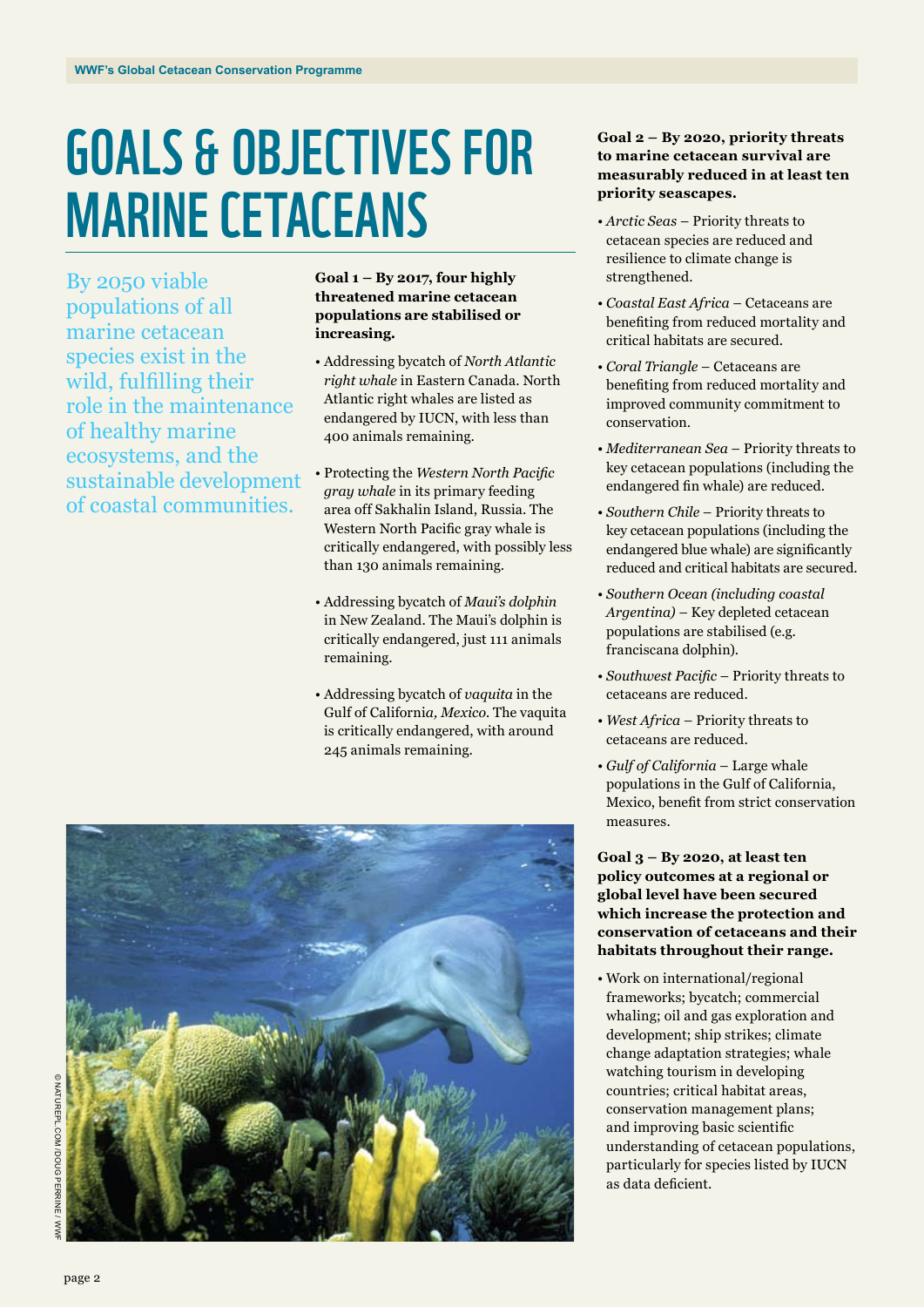

# Goals & Objectives for Freshwater Cetaceans

By 2050 freshwater cetaceans and humans live in harmony in five critical rivers and mutually benefit from fully functioning and healthy river systems.

**Goal 1 – By 2020, selected freshwater dolphin and porpoise populations are stabilised or increasing in six river basins.**

- *• Amazon & Orinoco Basins*  South American river dolphin species<sup>1</sup>
- *• Yangtze Basin* Yangtze river finless porpoise
- *• Indus Basin* Indus river dolphins
- *• Ganges Basin* Ganges river dolphins
- *Mekong Basin* Irrawaddy dolphins inhabiting the Mekong river

**GOAL 2: By 2020, relevant policies have been improved at a global level, and the political will and commitment to conserve freshwater dolphins and porpoises and their habitats throughout their range has been increased.**

• Work on pollutants, water infrastructure development projects, protected area networks, climate change, bycatch and sustainable dolphin and porpoise watching tourism.

<sup>1</sup> The Action Plan for South American River Dolphins 2010 - 2020, developed jointly by WWF, WCS, WDCS, SOLAMAC and Fundacion Omacha is available at http://assets.panda.org/downloads/ the\_action\_plan\_for\_south\_american\_river\_ dolphins\_baja.pdf